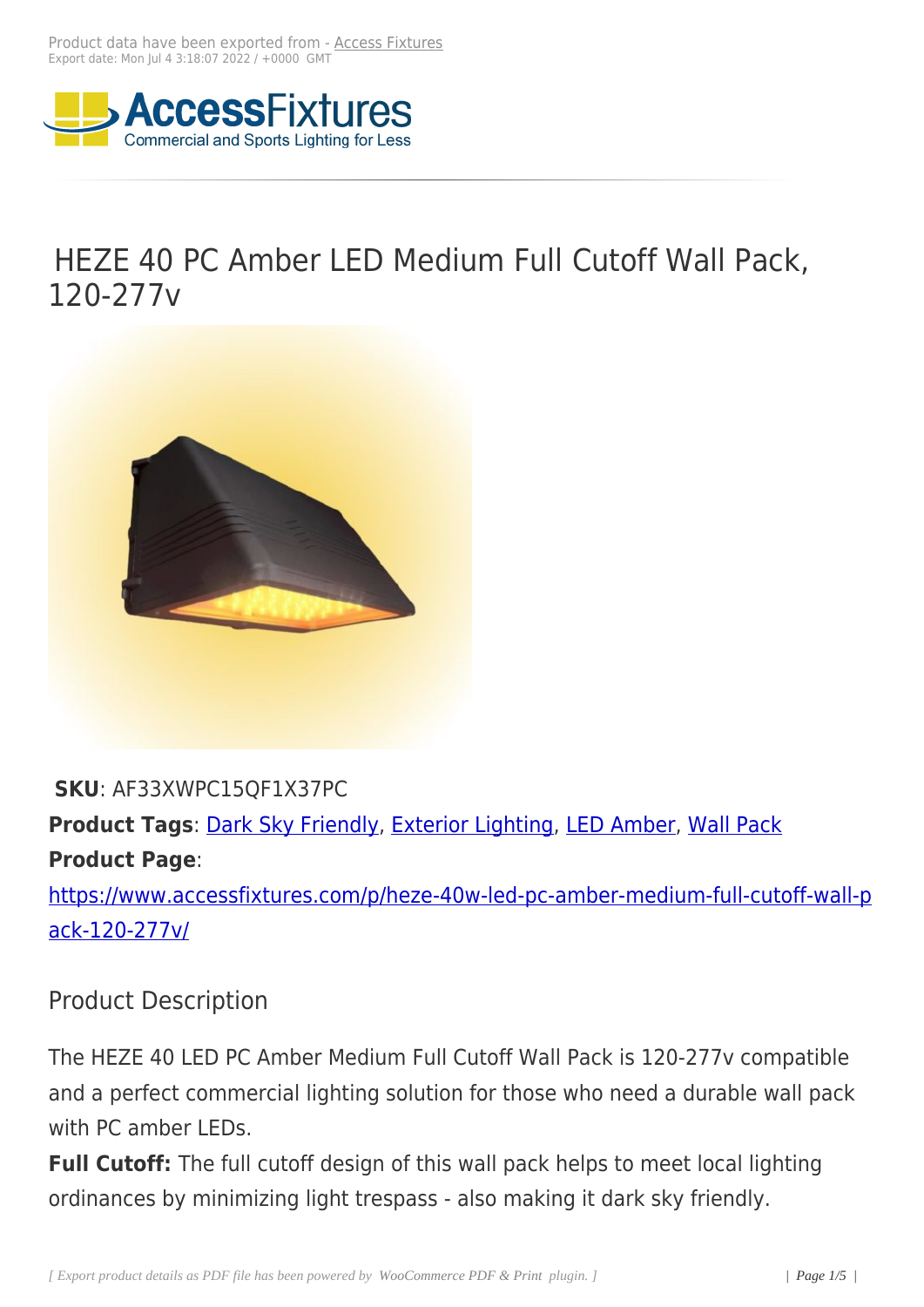**PC Amber:** The energy effic[ient monoch](https://www.accessfixtures.com/?post_type=product&p=92572)romatic PC amber LEDs are perfectly suited to military, astronomy, and dark-sky applications.

**Durable Housing:** Die cast hinged and gasketed aluminum front frame and housing with ½" coin plugs. Nickel-plated stainless steel hardware. Photocell adaptable.

#### Features:

- 40w integrated LEDs - Tempered clear glass lens - 4,400 lumens - Die cast aluminum housing - 120-277v - Type 5 optics distribution - IP65 rated - CSA listed for wet locations, ANSI/UL 1598, 8750 - Dimmable driver - 14.25  $\times$  11.38 × 9.18 in - 18 lbs. - Mounts over a 4" recessed outlet box - Mountable at multiple heights Options: - Available in bronze, or custom RAL - Photocell - Clear or prismatic lens -

Optional surge protection - Optional battery backup Access Fixtures 5-Year **Warranty** 

These fixtures come with limited five-year warranties. Plus, our customer service team located in Worcester, MA, is always here to help address after-sale questions or concerns. If your product is found to have a manufacturing defect, we will either replace components, the entire product, or issue a refund. We stand behind the quality of our products and pride ourselves in both customer service and open communication. If you have any questions, feel free to give us a call at 800-468-9925.

Need a Photometric Analysis for Your Lighting project?

A photometric analysis creates a computer simulation of a particular project. No matter what you are lighting, a photometric analysis is an easy way to quantify light levels before purchasing. When a report is generated, a lighting specialist will walk you through it so you know exactly what you will be receiving. Photometrics include average and minimum footcandles, uniformity ratios, spacing, light trespass info, and more. Plus, the cost of the study is refunded back to you when you purchase the fixtures. Call us at 800-468-9925 for more information about ordering a photometric analysis for your project.

Ready to Order the HEZE 40 LED PC Amber Medium Full Cutoff Wall Pack 120-277v or Speak to a Lighting Specialist?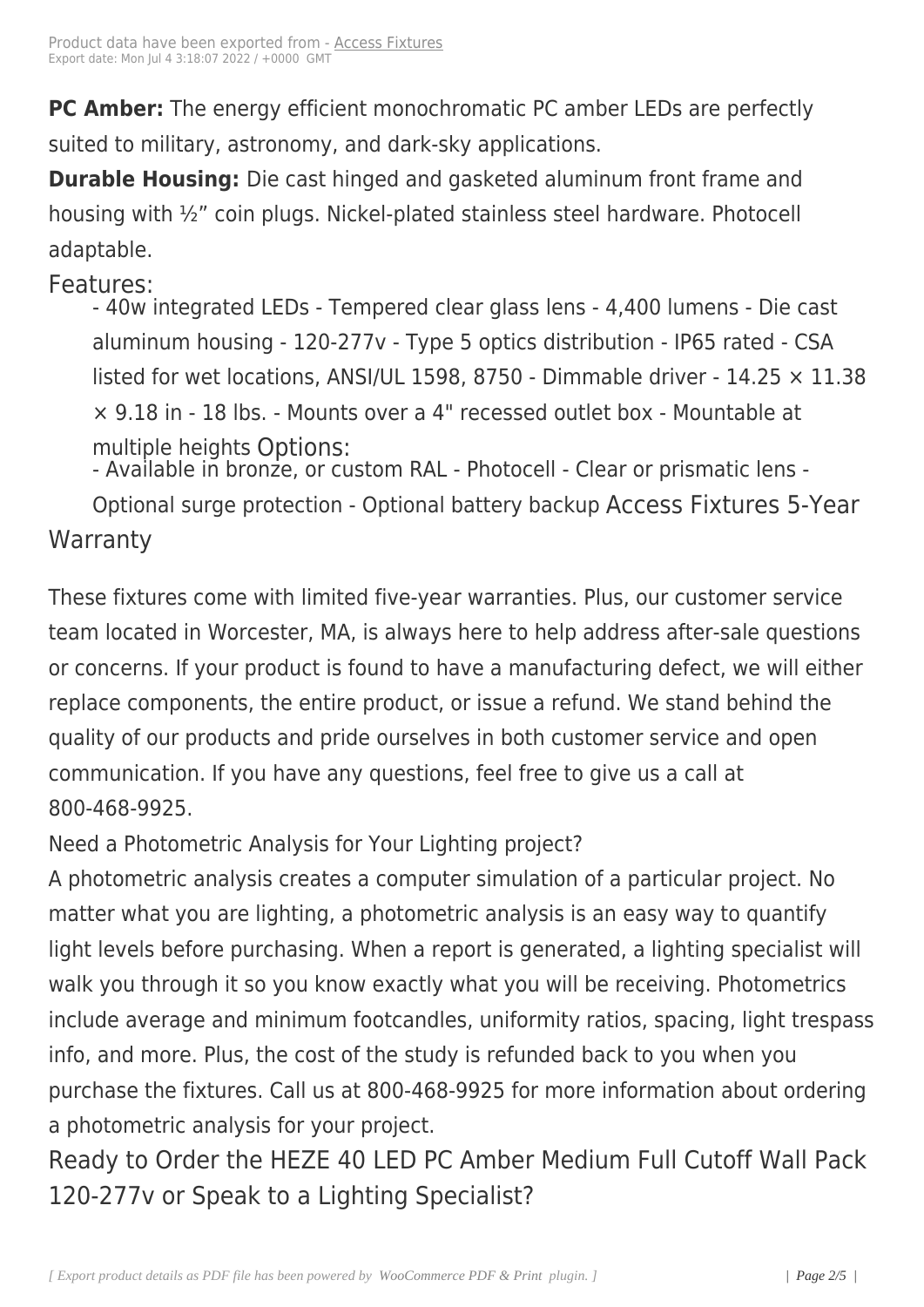If you need some additional information about this fixture, give us a call at 800-468-9925. Of course, you can place your order online, right here, but our team is available to answer any questions that may come up. If your project requires multiple fixtures, ask us about quantity discounts. We are here to provide anything you need to purchase fixtures and illuminate your project with confidence.

### Product Attributes

- Dimensions: 20 & times; 15 & times; 15 in
- Weight: 20 lbs
- Availability: Typically ships in 7-10 business days
- Buy American Act: BAA Qualified Lights/Poles
- Available Finishes: Bronze, Custom RAL
- Housing: Gasketed front frame, NIckel plated stainless steel hardware,
- Die-cast aluminum housing
- Lens: Clear flat tempered glass lens, Clear prismatic glass lens
- Light Source: PC Amber
- Light Source Included: LED Array Included
- Light Source Lumens: 4,400
- Listings: CSA listed for wet Locations, IP65
- Mounting: Includes template for mounting directly over 4-inch electrical box
- Product Family: HEZE
- Rated Life: 50,000 Hours
- System Watts: 40
- Voltage: 120-277v
- Warranty: 5-Year Limited Warranty
- Style: Full Cutoff

## Product Gallery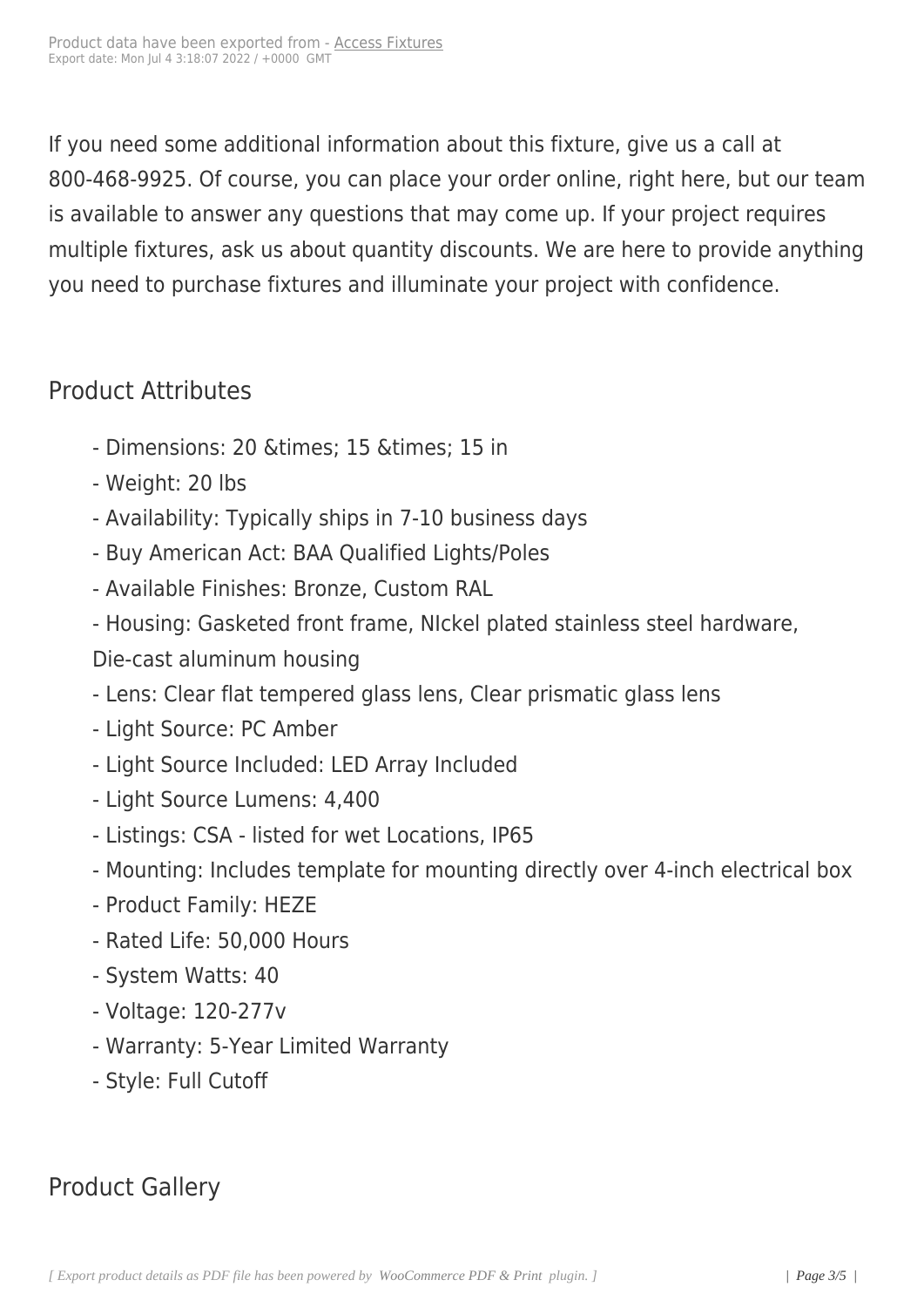

## **PC AMBER LED**